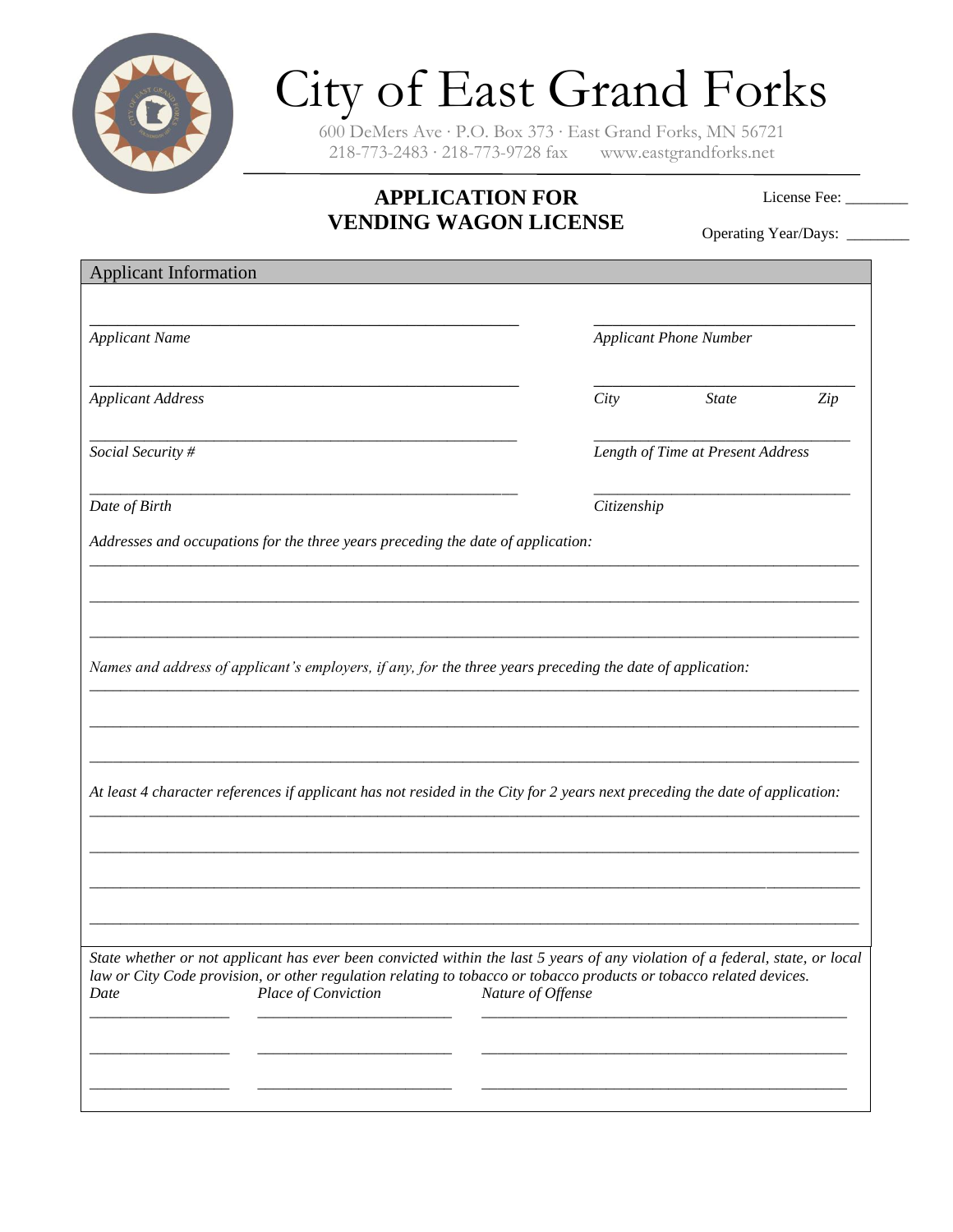## City of East Grand Forks Application for Vending Wagon License

| <b>Business Information</b>                                                                                                                           |                              |              |     |  |  |
|-------------------------------------------------------------------------------------------------------------------------------------------------------|------------------------------|--------------|-----|--|--|
| <b>Business Name</b>                                                                                                                                  | <b>Business Phone Number</b> |              |     |  |  |
| <b>Business Address</b>                                                                                                                               | City                         | <b>State</b> | Zip |  |  |
| Federal Tax ID#                                                                                                                                       | $MN$ Tax ID #                |              |     |  |  |
| Corporate Information (if applicable)                                                                                                                 |                              |              |     |  |  |
|                                                                                                                                                       |                              |              |     |  |  |
| Corporate Name                                                                                                                                        | <b>Phone Number</b>          |              |     |  |  |
| Corporate Address                                                                                                                                     | City                         | <b>State</b> | Zip |  |  |
| I hereby certify that I have completely filled out the entire above application, together and that the application is<br>true, correct, and accurate. |                              |              |     |  |  |
| Signature of Applicant                                                                                                                                | Date                         |              |     |  |  |
| <b>Print Name</b>                                                                                                                                     | Title                        |              |     |  |  |
| <b>Internal Use Only</b>                                                                                                                              |                              |              |     |  |  |
| The following items need to be completed and/or attached in order for the application to be processed:                                                |                              |              |     |  |  |
|                                                                                                                                                       |                              |              |     |  |  |
| *Application completed in full and signed: $\Box$ yes $\Box$ no                                                                                       |                              |              |     |  |  |

\*Approved  $\Box$  yes  $\Box$  no License Number